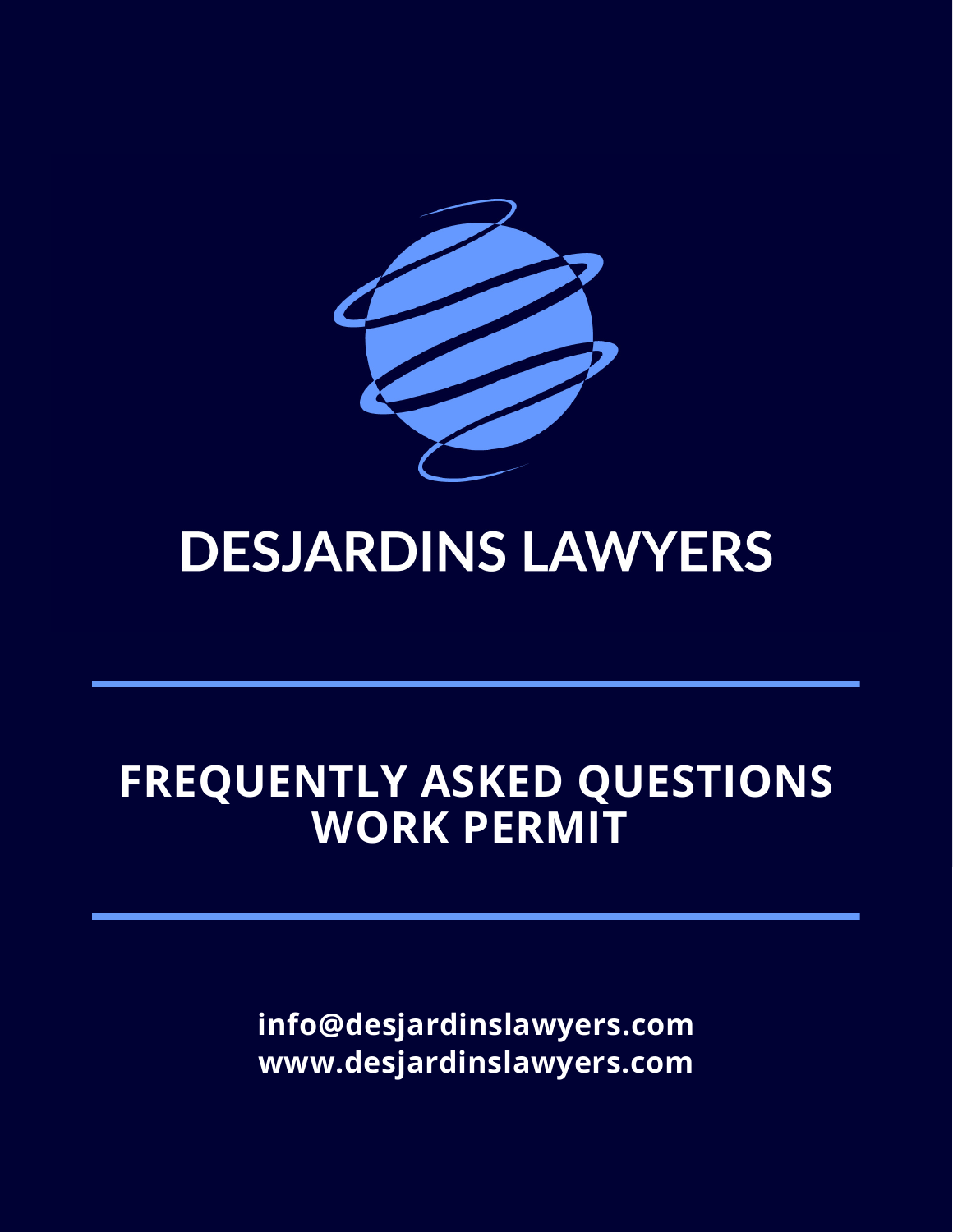# **Q. For how long is an IELTS test valid?**

**A.** 2 years

# **Q. I wrote the IELTS exams more than 2 years ago and had a score of 7.0. Will I need to write another IELTS or forward my report to you?**

**A.** Most employers do not require the submission of an IELTS test, as long as you are able to pass the job interview. On a work permit level, IRCC (Immigration Canada) may request evidence of language proficiency but there are different ways to prove your language capacities, such as letters from former / current employers / proof that you were educated in English, etc. IRCC may require language test results for certain jobs. It all depends on personal circumstances and type of job (NOC level).

# **Q. Would provided job offers also be eligible for express entry?**

**A.** Yes

# **Q. How long does it take for a work permit holder to obtain PR?**

**A.** To participate in the Canadian Experience program, you will need to obtain a Work permit and after working in Canada for at least 12 months, you could be eligible to apply for the PR within the Canadian Experience Class. Depending on your personal circumstances, you may be eligible to submit an Expression of Interest Profile as soon as you get an offer from the Canadian employer.

# **Q. What are the chances of finance professionals getting employment offers from Canadian employers and subsequent Work Permits?**

**A.** It all depends on the labour market demands and on your specific qualifications.

# **Q. Please note that I have an ongoing Express Entry application. Will this affect my Work permit process?**

**A.** No it won't.

# **Q. Can you find me a job offer related to my studies / qualifications (Bachelor of Civil Engineering & Master of Construction Management)?**

**A.** We can mostly focus on your working experience as an Engineer but the job offer we will be looking into will probably be as a technician in your field.

# **Q. I am an English teacher, can I apply?**

**A.** We can look for job offers related to your English teaching experience but if we succeed in finding one, it will probably be more as an "Instructor" rather than a teacher who requires specialized licenses and certifications.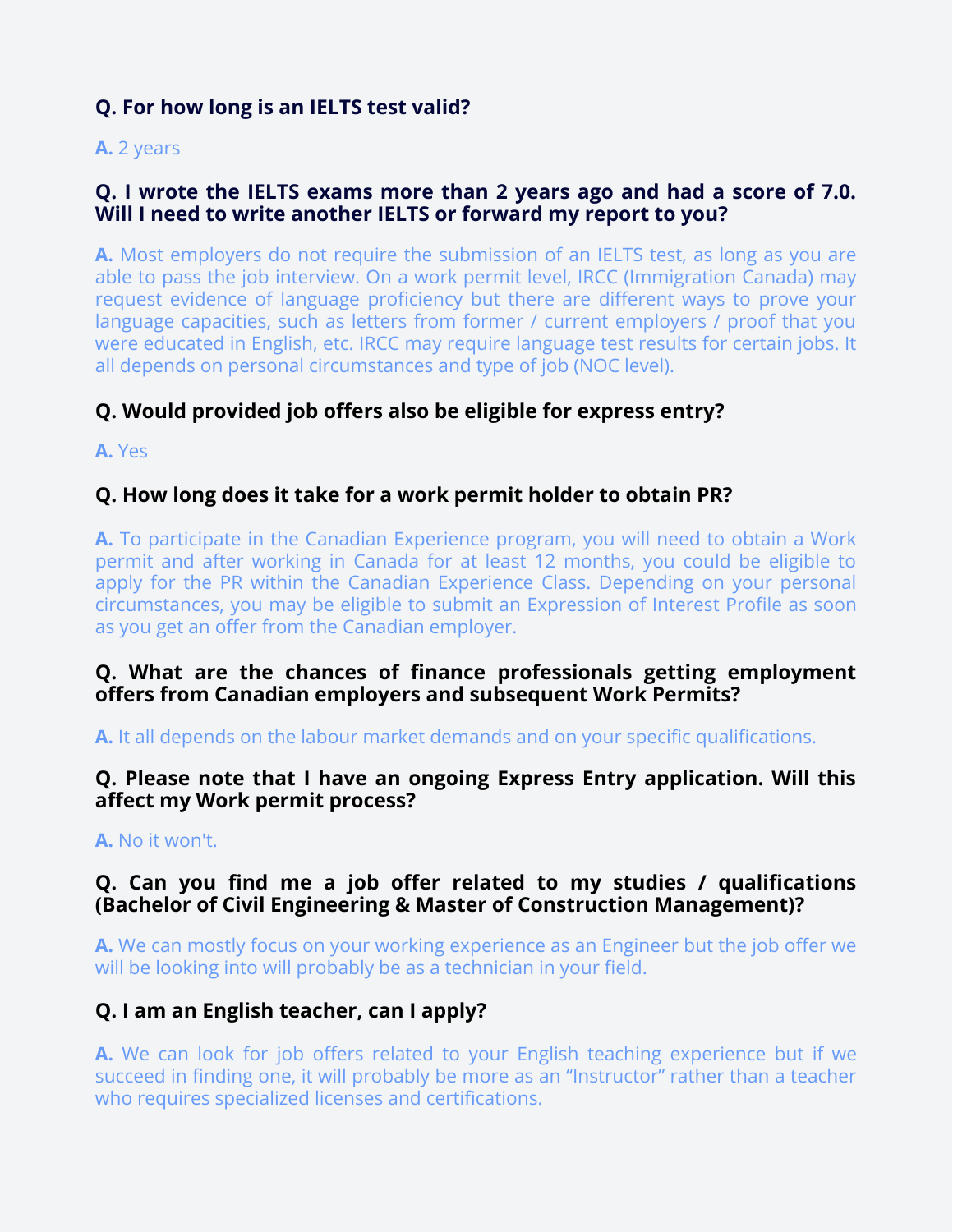# **Q. How long do you think it will take to be granted the Work permit after getting an appropriate job offer?**

**A.** On average, you should expect between 2 to 6 months following your case filing to the Canadian Immigration Authorities.

# **Q. What is the maximum duration of a Work permit?**

**A.** The work permit you will receive allows you to work in Canada initially for 12 to 24 months depending on the job you are applying for, and it is renewable for up to 4 years all together. On the other hand, after completing 1 year of work experience in Canada, you may become eligible to apply for Canadian Permanent Residency within the Canadian Experience Class category.

# **Q. Will the Work permit allow me to come with my family?**

**A.** Your family (spouse and dependent Children) may be eligible to come with you when you obtain a work permit.

#### **Q. Can you share the Checklist to review what documents are required along with language score required.**

**A.** We will provide a detailed Checklist including the minimum required language score within your category once you have signed our LSA and pay our Retainer of CAN\$2000.

#### **Q. I applied for a visitor visa but received a rejection. Will this affect my WP application?**

**A**. It depends on the reasons under which you were refused and on the information you declared in your visitor visa application as well as the reasons for your visit. It should not affect your work permit application as long as there is no contradicting information between your prior application and new application.

# **Q. Is it better to apply for immigration at the embassy or apply online ?**

**A.** It is no longer possible to apply directly at the visa office or embassy as it was in the past. 99% of applications are done online. We strongly recommend hiring a Law firm such as Desjardins Lawyers to represent you and we are the right firm specialising in all aspects of Canadian immigration. Our team will guide and represent you in all stages of the immigration process. The best way to apply for immigration is by hiring us.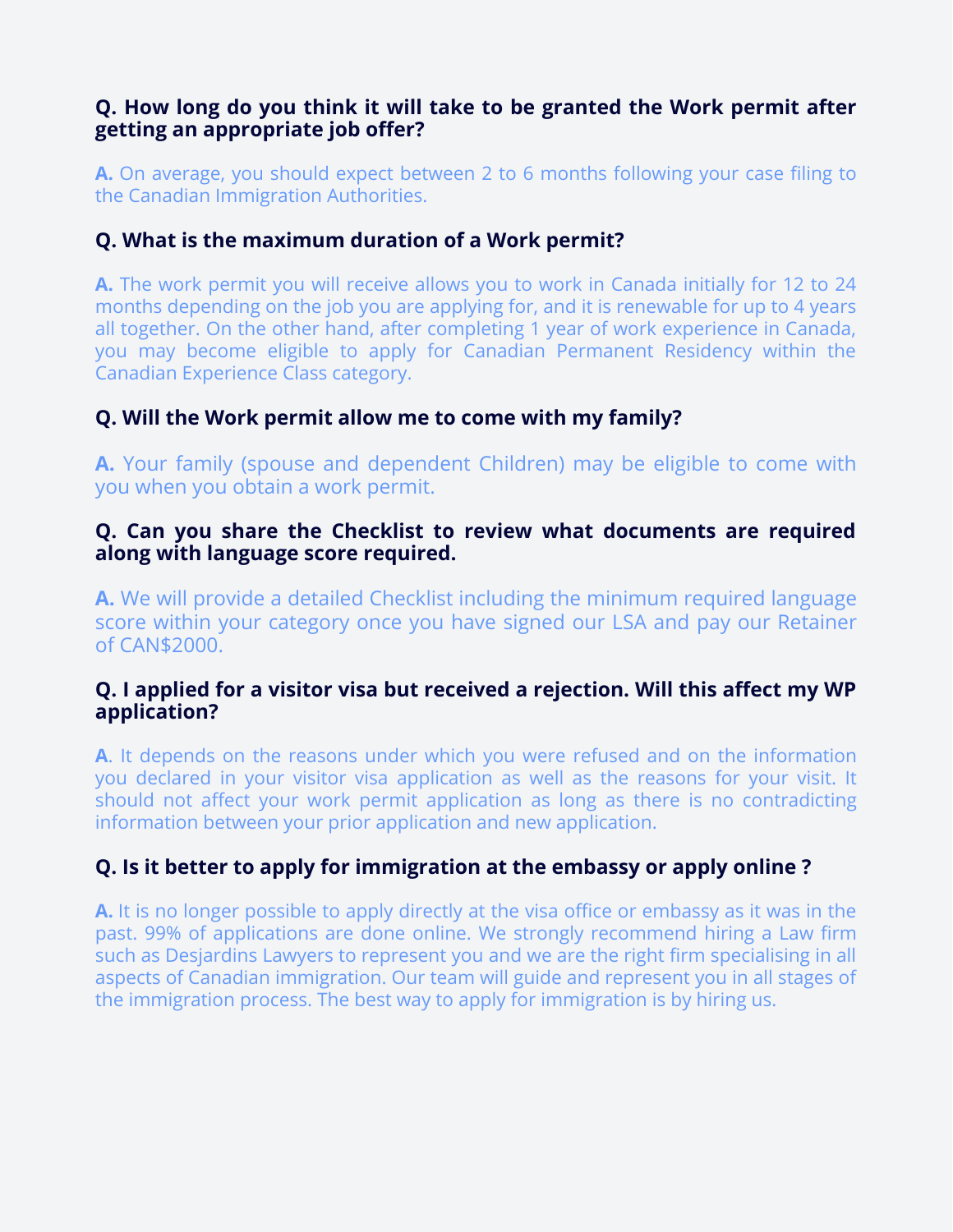# **Q. What are the documents required for my application?**

**A.** A complete and detailed Checklist will be provided to you when we start your application, depending on which program you choose. If you choose the Work Permit option, we need your Resume (Curriculum Vitae) at the initial stage.

If you choose the Express Entry, you will need to obtain the IELTS. We will also guide you in other requirements, such as Education Credentials assessment, employment records, etc. Depending on the category we choose for you, we will communicate to you specific requirements which vary depending on the category.

# **Q. How much will it cost if I apply and I am rejected? What is my maximum risk?**

**A.** We take the first payment of CAN\$2000 as a retainer upon signing our LSA and if, within 12 months, we are not ready to proceed with your Work permit application due to the absence of an employment offer, we will refund 50% of this retainer.

At this stage, it is Desjardins Lawyers who are taking the risk.

However, if we propose you to sign our LSA, then it's because we believe that you have strong chances to succeed with your application. We cannot guarantee acceptance, but we can guarantee that your file will not be refused due to a missing document on our part or to an error.

If we are ready to submit your Work permit application based on the job offer from a Canadian employer, then per our LSA, you will owe second and third payments up to CAN\$10 000.

If your case is later refused, your total cost will be CAN\$10 000.

#### **Q. What is the fastest program for immigration? Is it the Express Entry or are there other programs as well?**

**A.** You can apply for a Work permit and Express Entry at the same time, only if you meet the requirements for both programs.

Under the Express Entry program the delay is between 6 months to 24 months to get a Permanent Resident Visa.

Under the Work permit, the delay is between 3 to 6 months for the work permit stage and another 6 to 24 months for the immigration program.

Express Entry is the fastest skilled worker program at the moment.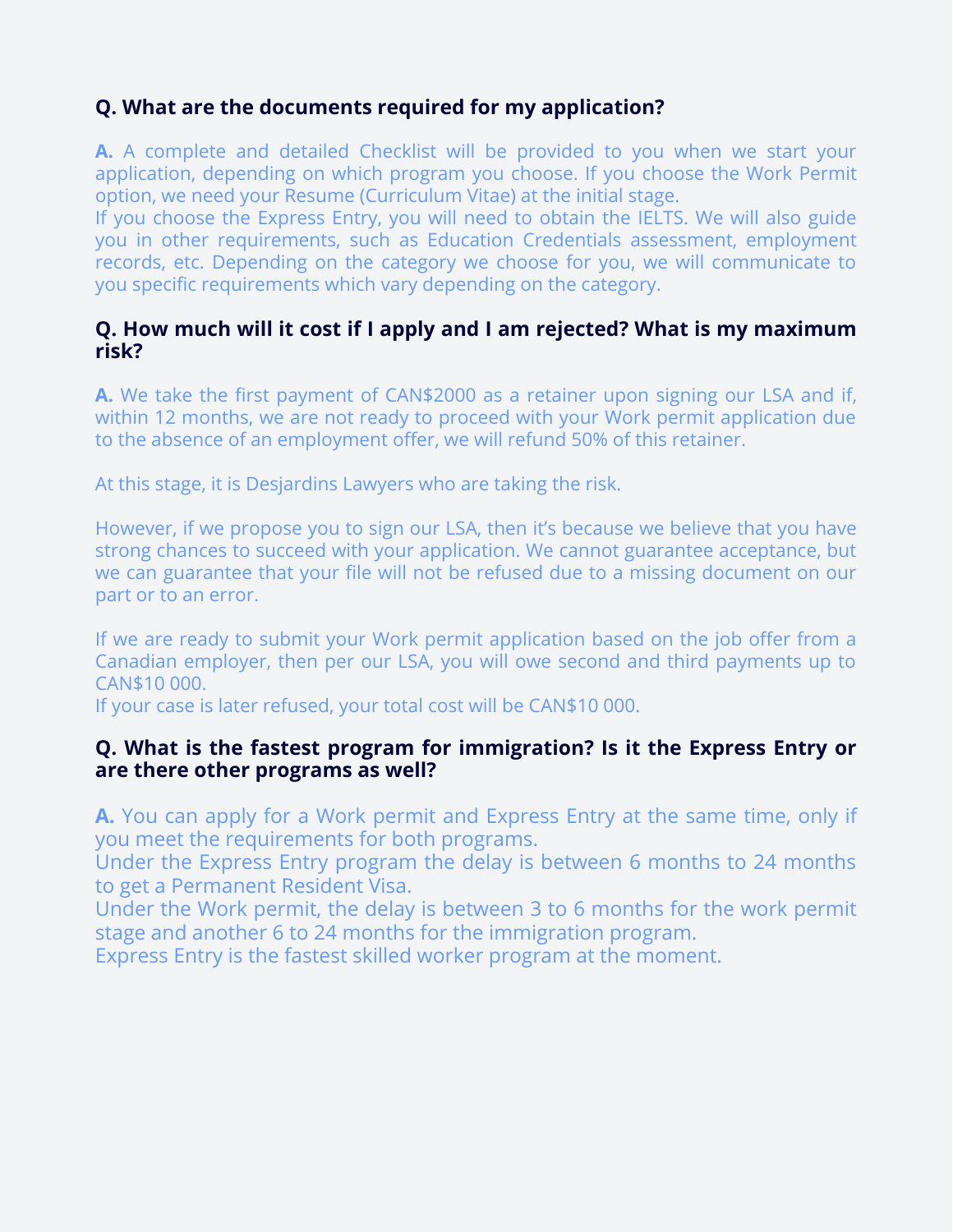# **Q. Could I apply for a work permit while I am here (anywhere in the World)?**

A. Canada welcomes people from all countries without distinction.

# **Q. Is there an age limit?**

**A.** Under the work permit program, there are no legal age requirements, so your age should not affect the procedures. However it all depends on your personal background.

#### **Q. If I would like to go to a specific city, for example Toronto, will the process remain the same?**

**A.** Yes, the process will remain the same. Simply, we will advise the team to focus their effort on the region of Toronto regarding your profile. We are currently working with recruiters and agencies all over Canada. We contact them whenever we have candidates and we see what they can offer us depending on our client's profile and resumé.

#### **Q. What is your success rate for Work permit applications? I mean can you secure a job?**

**A.** We are currently in contact with many recruiters around Canada and we are also working for various employers in the country. We have a great success rate in helping our clients to get job offers in Canada. Keep in mind that we take a deposit of CAN\$2000 which is 50% refundable in 12 months if we don't succeed in proceeding with a work permit application due to the lack of job offer so we have every incentive to be successful.

#### **Q. I am asking this because many employers in Canada don't like the extensive LMIA paperwork . So what's the success rate for your company to secure the job?**

**A.** You are right, many employers don't like the extensive LMIA paperwork but many are also in a desperate need for skilled workers they aren't able to find in Canada. We are also working with employers who already have their LMIA or, who don't need one.

#### **Q. And would a certificate in any kind of field help secure the job (meaning does the employer accept foreign education certificates).**

**A.** Yes, they do.